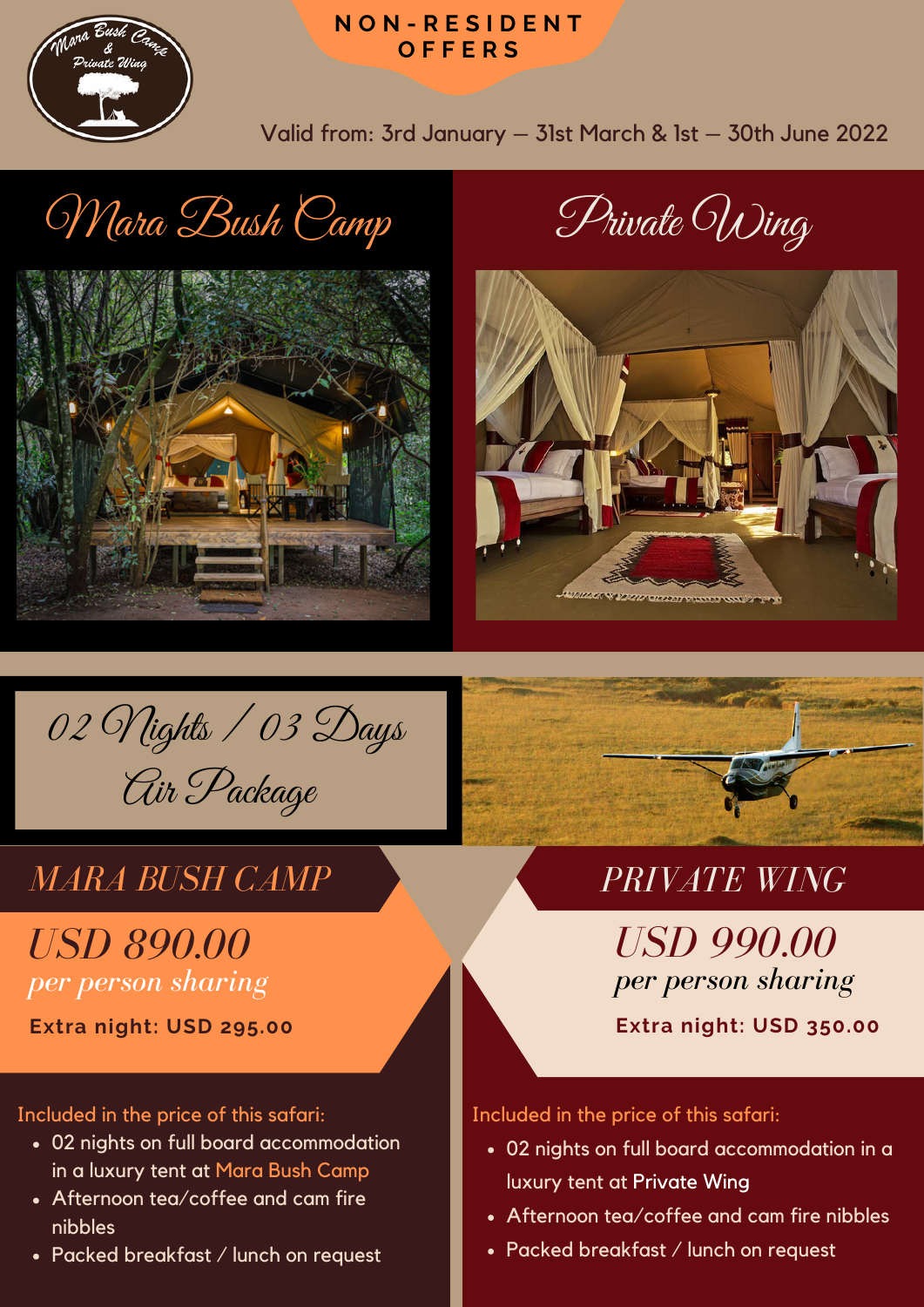| • Shared extended game drives in custom             | • Shared extended game drives in custom built             |
|-----------------------------------------------------|-----------------------------------------------------------|
| built open 4 wheel drive camp vehicle               | open 4 wheel drive camp vehicle                           |
| • Shared extended $\frac{1}{2}$ day game drive with | • Shared extended $\frac{1}{2}$ day game drive with       |
| picnic breakfast - a wonderful excursion!           | picnic breakfast - a wonderful excursion!                 |
| • Return flights NAIROBI - MAASAI                   | • Return flights NAIROBI – MAASAI MARA                    |
| <b>MARA - NAIROBI with ALS Aviation</b>             | - NAIROBI with ALS Aviation                               |
| • Airstrip transfers in the Mara upon arrival       | • Airstrip transfers in the Mara upon arrival $\angle$    |
| / departure                                         | departure                                                 |
| • Mineral water while on game drives $\ell$ in      | • Mineral water while on game drives $\ell$ in the        |
| the room and during meals                           | room and during meals                                     |
| · Stainless steel water bottle as a "take           | • Stainless steel water bottle as a "take away"           |
| away souvenir"                                      | souvenir"                                                 |
| <b>Excluded in this offer:</b>                      | <b>Excluded in this offer:</b>                            |
| • Additional Beverages not mentioned above          | • Additional beverages not mentioned above whilst in      |
| whilst in camp                                      | camp                                                      |
| • Items of personal nature                          | • Items of personal nature and gratuities                 |
| · additional activities (such as balloon safaris,   | • Additional activities (such as balloon safaris, private |
| private sundowners, guided walks etc.)              | sundowners, guided walks etc)                             |
| • Change of itinerary                               | • Change of itinerary                                     |
| · Park Fees - USD. 70.00 per adult per night/       | • Park Fees - USD 70.00 per adult per night / USD         |
| USD. 40.00 per child per night                      | 40.00 per child per night                                 |
| <b>Exclusive use of vehicle</b>                     | • Exclusive use of vehicle                                |
| 4x4 Road Package Offer                              |                                                           |

#### **Mara Bush Camp:**

02 pax sharing for 02 nights: **USD 995.00** per person Extra Night: **USD 425.00**

04 pax sharing for 02 nights: **USD 780.00** per person Extra Night: **USD 355.00**

06 pax sharing for 02 nights: **USD 710.00** per person Extra Night: **USD 330.00**



**Private Wing:** 02 pax sharing for 02 nights: **USD 1,125.00** per person Extra Night: **USD 490.00**

04 pax sharing for 02 nights: **USD 910.00** per person Extra Night: **USD 420.00**

06 pax sharing for 02 nights: **USD 835.00** per person Extra Night: **USD 395.00**